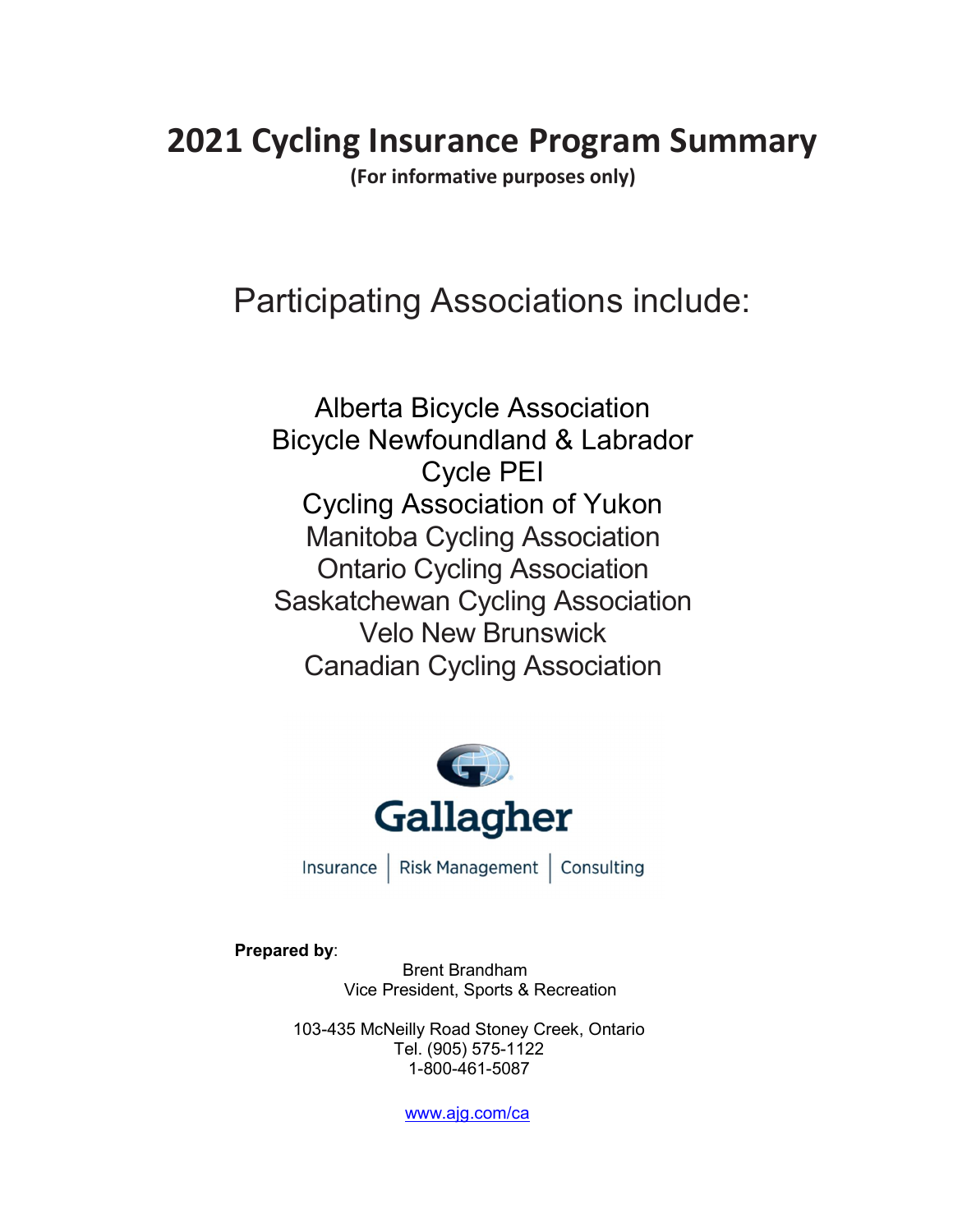# Table of Contents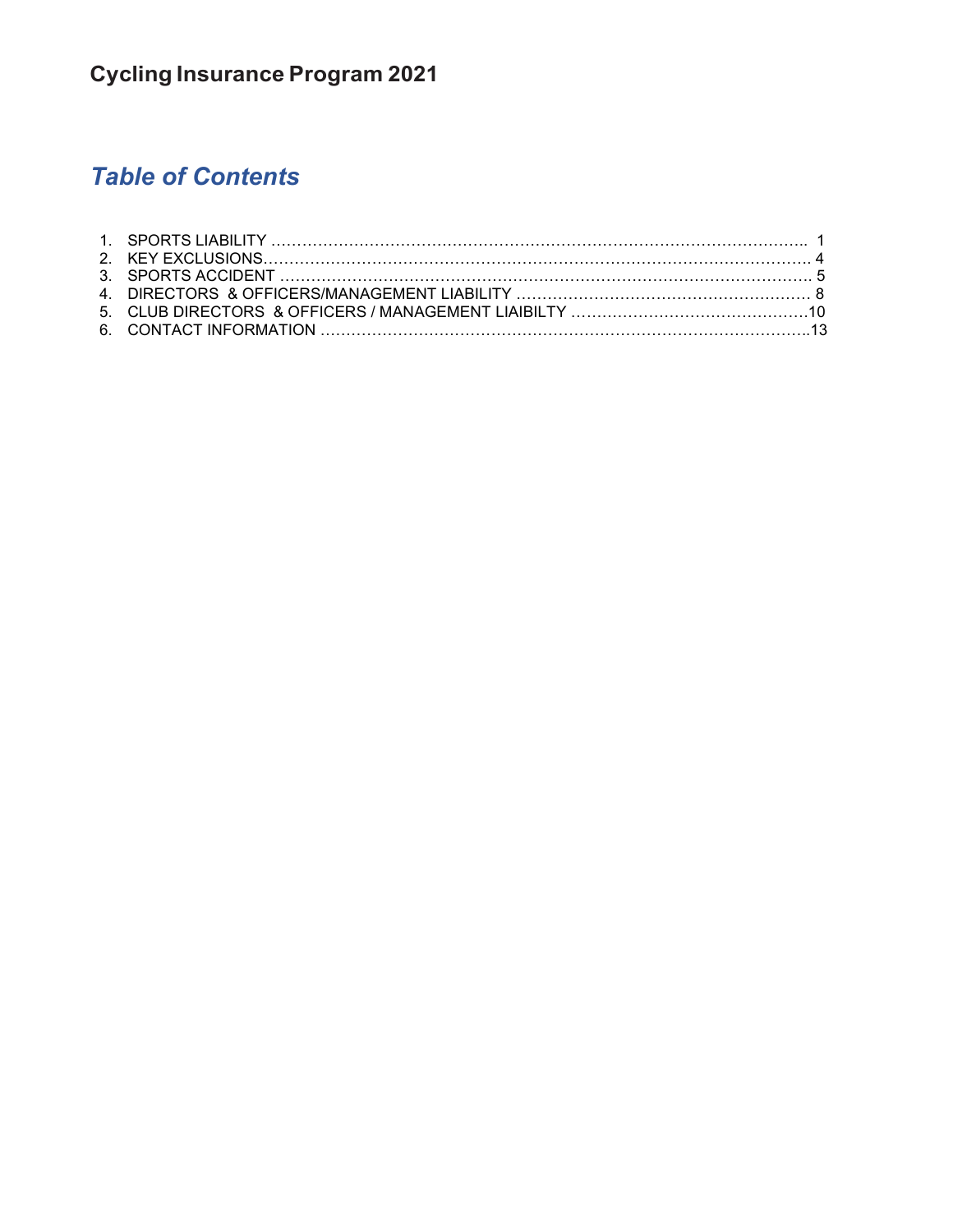### **1. SPORTS LIABILITY**

This summary does not in and of itself provide coverage and it is subject to the terms and conditions which are set forth in the policy. It is intended only to provide basic details of coverage that are fully described in Master Policy through Arthur J Gallagher UK Limited underwritten by Lloyd's Underwriters. In the event of any inconsistency, the actual policy will prevail.

#### What is Sports Liability Insurance?

Designed to protect a person against legal responsibility arising out of a negligent act or failure to act as a prudent person would have acted to which results in bodily injury or property damage to another party.

#### Period of Insurance

From: January 01, 2021 To: December 31, 2021 Both days inclusive Local Standard Time at the address of the Insured

#### What activities are covered?

All sanctioned and approved cycling activities of the Participating Provincial Associations including and while in consequence of:

- a.) In practice or competition which is organized by or under the supervision and direction of the Insured
- b.) In transport to or from the place of such practice or competition under the supervision and direction of the Insured.

The following provincial / territorial associations are included in the program:

 Alberta Bicycle Association Bicycle Newfoundland & Labrador Cycle PEI Cycling Association of Yukon Manitoba Cycling Association Ontario Cycling Association Saskatchewan Cycling Association Velo New Brunswick Canadian Cycling Association

#### Who is an insured?

All participating members, managers and coaches of the insured, names as held on file with the Insured as declared to Underwriters

#### Description of coverage

| Limits of<br>Liability: | To Indemnify the Insured for all sums that the Insured becomes legally obligated to pay as<br>compensatory damages of bodily injury, property damage and Personal Injury |
|-------------------------|--------------------------------------------------------------------------------------------------------------------------------------------------------------------------|
|                         | \$10,000,000 per occurrence Public Liability CDN                                                                                                                         |
|                         | \$10,000,000 Tenant's Legal Liability CDN                                                                                                                                |
|                         | \$10,000,000 Personal Injury and Advertising Injury CDN                                                                                                                  |
|                         | \$10,000,000 Products and Completed Operations (any one occurrence or series of occurrences) CDN                                                                         |
|                         | \$2,000,000 Non-Owned Auto                                                                                                                                               |
|                         | \$1,000,000 Employee Benefits CDN                                                                                                                                        |
|                         | \$10,000,000 Contingent Employers Liability CDN                                                                                                                          |
|                         | \$2,500 First Aid and Medical Payments limited to \$10,000 any one accident CDN                                                                                          |
|                         | \$10,000,000 Sports Professional Liability (any one Claim or series of Claims and in the aggregate for<br>the Period of Insurance) CND                                   |
|                         | \$2,000,000 Abuse Liability                                                                                                                                              |
|                         |                                                                                                                                                                          |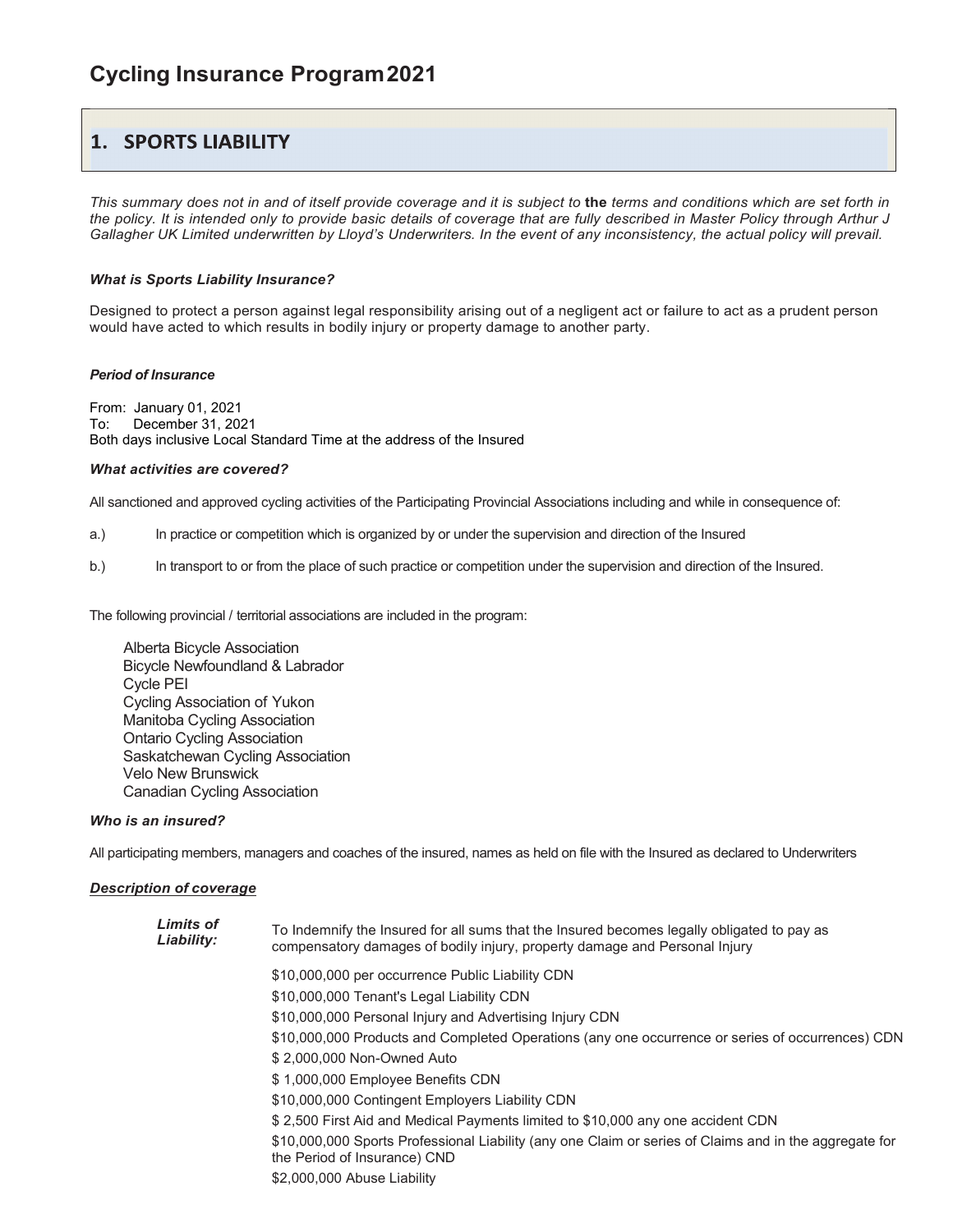Reimbursement \$1,000 per occurrence (Deductible):

### Conditions and Exclusions

The Retroactive Date in respect of Abuse Liability is 1st January 2017 Voluntary Compensation Coverage (Form 5000900) Head Gear Warranty (Form 5210300) Manuscript Endorsement #1: Extending Liquor Liability to Awards Banquet and Annual General Meetings (Form 5210703) Legal Expense Reimbursement (Form 5230070) Limit: \$25,000 Annual aggregate limit: \$25,000 Deductible: \$500 Additional named insured (Form 5340000) LSW1192 Statutory Conditions, as attached LSW1565C Code of Consumer Rights and Responsibilities, as attached Exclusion - Liquor Liability (Form 5210800) Exclusion - Other Insurance (Form 5211111) Exclusion - Designated Activity, Service, or Work (Form 5210555) Cyber Exclusion Clause – as attached Coronavirus Exclusion – as attached LMA5180 – Intention for AIF to Bind Clause LMA5028 Service of Suit (Canada) LSW1542F Lloyd's Underwriters Policyholders Complaint Protocol, as attached. LMA 3100 (amended) - Sanction Clause LMA3333 (Insurance) – Several Liability Clause

### Key Definitions:

| <b>Bodily Injury:</b>                                      | Means bodily injury, sickness or disease sustained by a person, including death resulting<br>from any of these at any time.                                                                                                                                          |  |  |
|------------------------------------------------------------|----------------------------------------------------------------------------------------------------------------------------------------------------------------------------------------------------------------------------------------------------------------------|--|--|
| <b>Participant Liability</b>                               | This coverage responds to and defends the insured in a lawsuit being made against<br>an insured by a participant in a sanctioned event.                                                                                                                              |  |  |
| <b>Property Damage:</b><br><b>Personal Injury:</b>         | Liability for damage to property of others including loss of use.<br>Injury other than bodily injury arising out of:                                                                                                                                                 |  |  |
| <b>Advertising Injury:</b>                                 | Injury arising out of libel, slander, defamation, infringement of copyright, title or slogan, piracy,<br>unfair competition, idea misappropriation or invasion of rights of privacy as it relates to any<br>advertisement, publicity article, broadcast or telecast. |  |  |
| <b>Incidental</b><br><b>Medical</b><br><b>Malpractice:</b> | The rendering of or the failure to render necessary first aid any insured person who is not in<br>the business or occupation of providing health care professional services.                                                                                         |  |  |
| <b>Blanket Contractual:</b>                                | Provides coverage for claims arising out of liability that has been<br>assumed by the insured under an insured contract.                                                                                                                                             |  |  |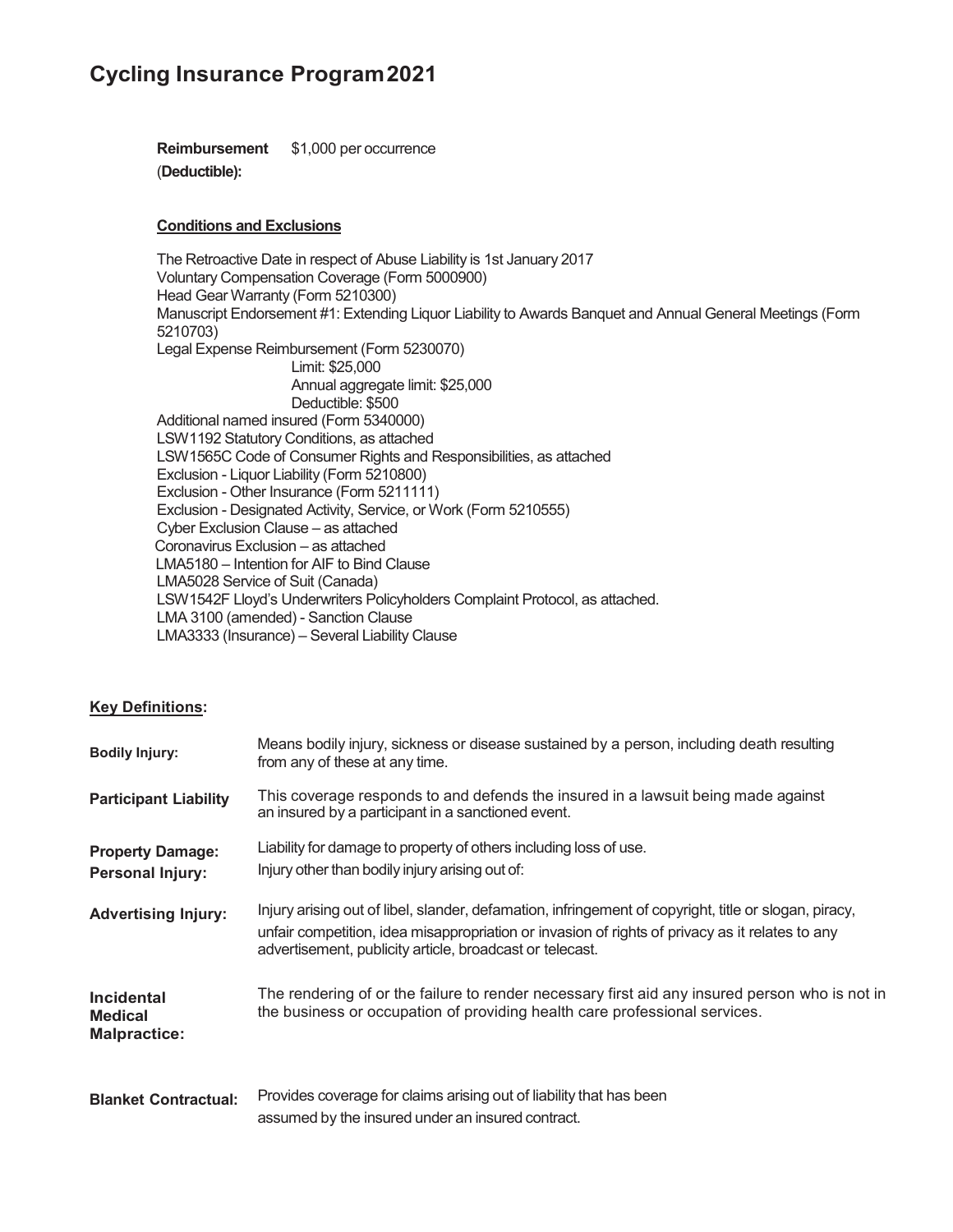| <b>Tenants Legal</b><br>Liability:                | Liability resulting from damage to premises that is leased, loaned or<br>occupied by you.                                                                                                                                                                                                                                                                                                                                                                                                                                                                                                                                                                                         |
|---------------------------------------------------|-----------------------------------------------------------------------------------------------------------------------------------------------------------------------------------------------------------------------------------------------------------------------------------------------------------------------------------------------------------------------------------------------------------------------------------------------------------------------------------------------------------------------------------------------------------------------------------------------------------------------------------------------------------------------------------|
| <b>Medical Payments:</b>                          | Provides payments to third parties for theirmedical expenses regardless of fault.                                                                                                                                                                                                                                                                                                                                                                                                                                                                                                                                                                                                 |
| Club<br><b>Sanctioning</b><br><b>Endorsement:</b> | It is hereby understood and agreed that coverage is only applicable to sanctioned<br>events involving the insured.<br>A sanctioned event is defined as an organized group ride which is documented prior to<br>the date of the event and on file with the respective insured Participating Association.<br>Lists of individual members participating in the ride must be on file with the insured.<br>Events organized and conducted by an individual member does not automatically<br>constitute a sanctioned event. An executive of a member club or an executive of the<br>governing body will be required to provide sanctioning approval prior to the event<br>taking place. |
|                                                   | Failure to obtain sanctioning approval or failure to document the sanctioned event<br>may result in a breach of coverage.<br>It is further understood and agreed that the insurer shall not have any duty to<br>defend any individual member for any suit arising as a result of a non-sanctioned<br>event or improperly documented sanctioned event.                                                                                                                                                                                                                                                                                                                             |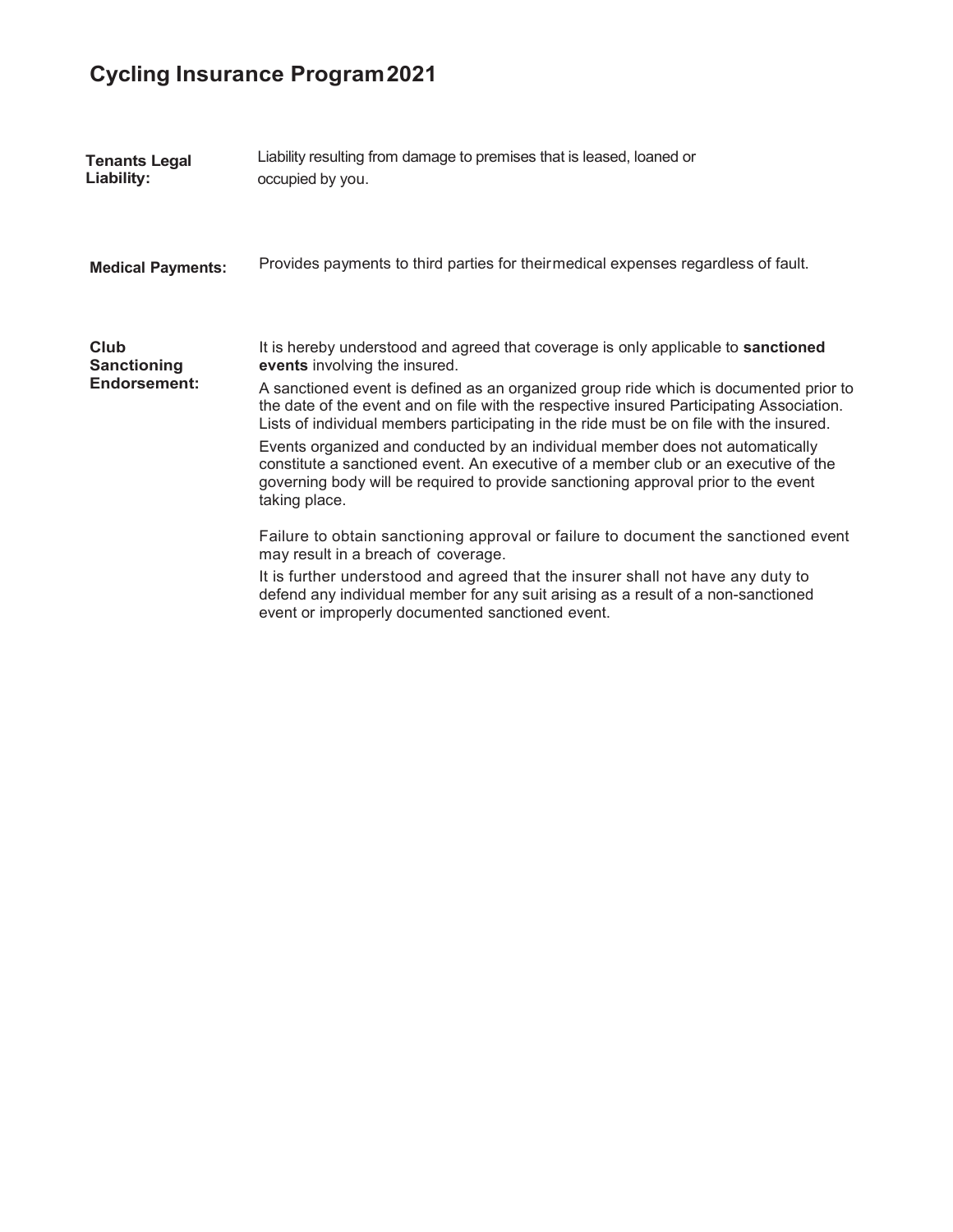### KEY EXCLUSIONS

### Cyber Exclusion Clause

This policy does not apply to or include cover for or arising out of or relating to:

### Cyber

any loss, damage, destruction, distortion, erasure, corruption or alteration of **Electronic Data** from any cause whatsoever (including but not limited to Computer Virus) or loss of use, reduction in functionality, cost, expense of whatsoever nature resulting therefrom, regardless of any other cause or event contributing concurrently or in any other sequence to the loss.

### **Definitions**

Electronic Data means facts, concepts and information converted to a form useable for communications, interpretation or processing by electronic and electromechanical data processing or electronically controlled equipment and includes programs, software and other coded instructions for the processing and manipulation of data or the direction and manipulation of such equipment.

Computer Virus means a set of corrupting, harmful or otherwise unauthorized instructions or code including a set of maliciously introduced unauthorized instructions or code, programmatic or otherwise, that propagate themselves through a computer system or network of whatsoever nature. Computer Virus includes but is not limited to Trojan Horses, worms and time or logic bombs.

### Coronavirus Exclusion Clause

This policy does not apply to or include cover for or arising out of or relating to:

Coronavirus disease (COVID-19), severe acute respiratory syndrome coronavirus 2 (SARS-CoV-2), or any mutation or variation thereof.

This exclusion also applies to any claim, loss, cost or expense of whatever nature directly or indirectly arising out of, contributed to by or resulting from:

- (a) any fear or threat (whether actual or perceived) of; or
- (b) any action taken in controlling, preventing, suppressing or in any way relating to any outbreak of;

Coronavirus disease (COVID-19), severe acute respiratory syndrome coronavirus 2 (SARS-CoV-2), or any mutation or variation thereof.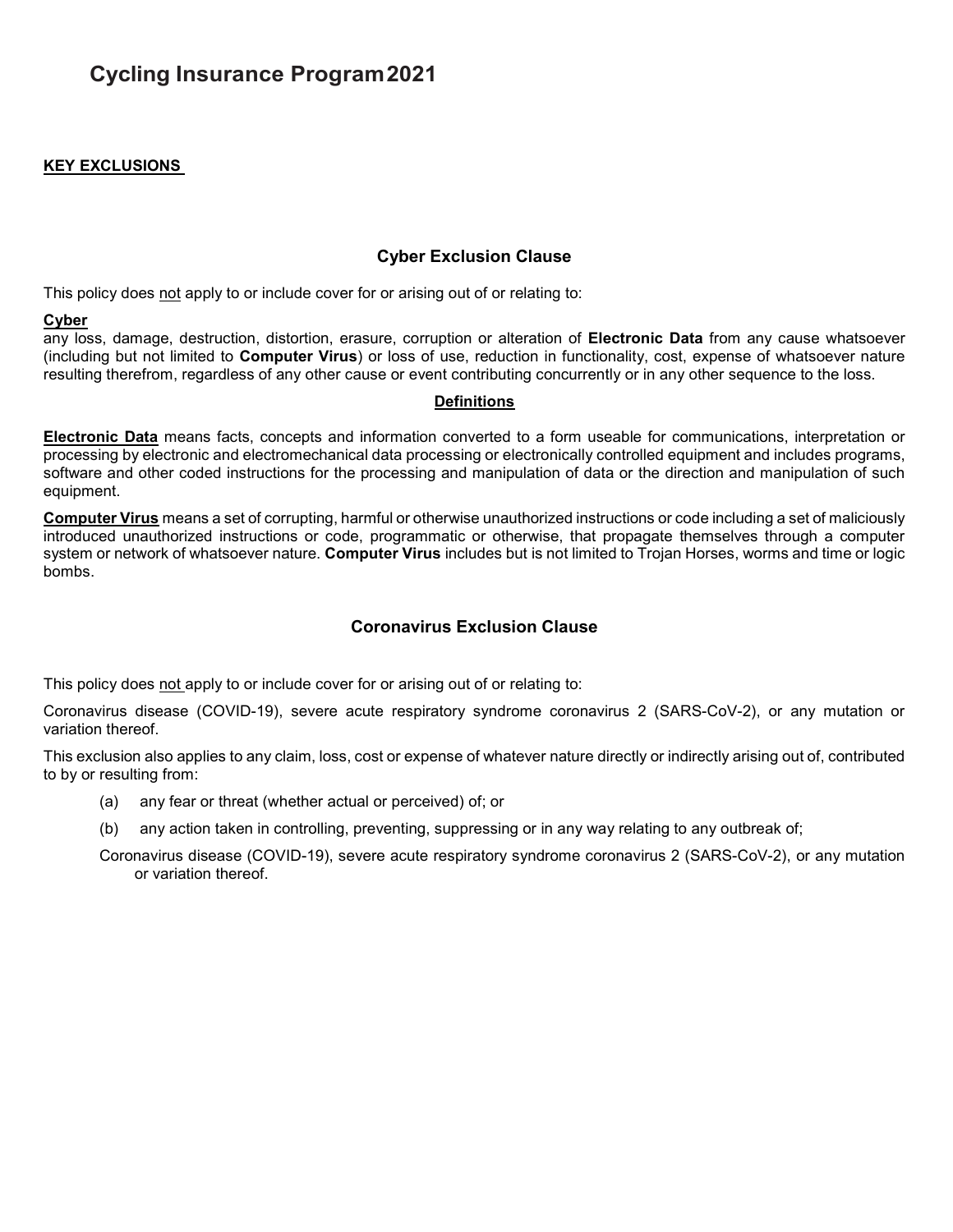### 2. SPORTS ACCIDENT

This summary does not in and of itself provide coverage and it is subject to the terms and conditions which are set forth in the policy. It is intended only to provide basic details of coverage that are fully described in master Policy through Arthur J Gallagher UK Limited underwritten by Lloyd's Underwriters. In the event of any inconsistency, the actual policy will prevail.

#### INTEREST: Personal Accident

Sport Accident insurance including, but not limited to, Accidental Death and Bodily Dismemberment.

#### What is Sports Accident?

The Sports Accident policy is structured to provide a core level of coverage and benefits up to the Principal Sum of; \$50,000 CAD (per Insured Person)

\$1,000 (per Insured Person) Fracture Indemnity CDN Waiting period 90 days in respect of weekly oncome benefits \$1,000,000 Event Limit Clause CAD

#### This coverage is secondary to any other health care plan(s).

Expenses eligible under any other healthcare plan(s) must be submitted to that plan(s). Your Accident Policy will pay only the amount of expenses that are not eligible with any other insurer. Only claims up to the maximum benefits of the policy will be considered for payment. Explanation of benefits from other insurer, must accompany eligible expenses when submitting. You must have required and received medical /dental treatment commencing within 30 days of the accident. Insurance provider must receive notice of your accident within 30 days of the accident date and claim documentation within 90 days from the date of accident.

#### Who is covered?

Any active member of the Participating Association as a participant member, manager or coach in practice or competition which is a sanctioned or approved activity organized under the supervision and direction of the Participating Association; or being transported with other player members of the Participating Association as a group to or from the place of such practice or game; all under the supervision and direction of a Participating Association.

#### Conditions to be met:

- i.) Confirmation of your membership in an affiliated Participating Association
- ii.) The Participating Association accident insurance covers medical expenses associated with injuries caused while participating in sanctioned and is in excess of provincial health programs and private insurance.
- iii.) Must be received within 90 days

For example: If a Cyclist member, falls off their bike and twists his/her knee and requires physiotherapy; the Cyclist would first have to go through their Provincial/Territorial health care system to cover the costs of physiotherapy. If the Provincial/Territorial health care system will not cover the costs, then the cyclist would have to try and claim the physiotherapy bills through their own personal insurance or their parent's personal insurance (benefits through their workplace), if they have private medical insurance. If the personal insurance either will not cover the costs or there is no personal insurance in place, Sports Accident Insurance Policy would respond and cover the costs up to the amount stated in the policy.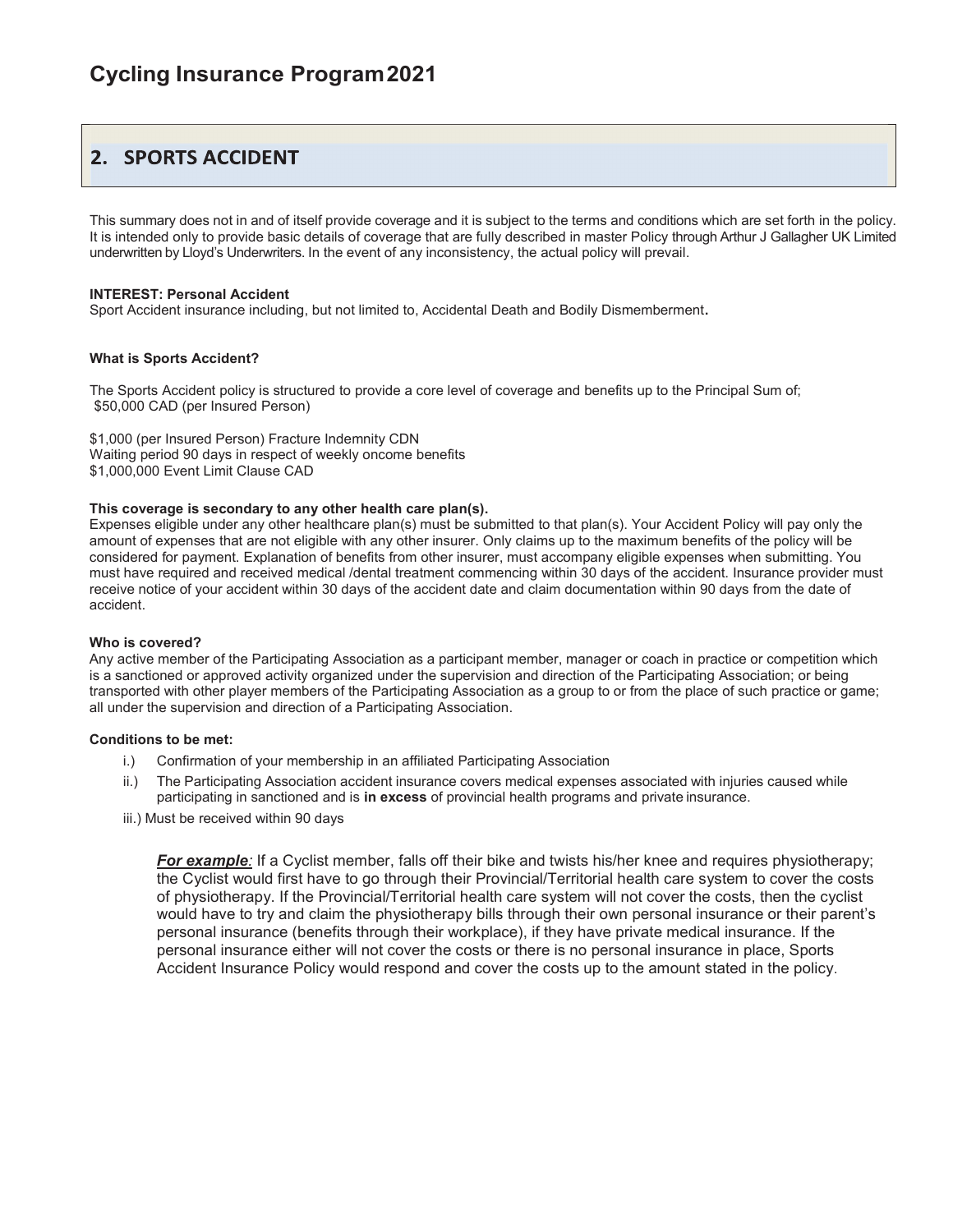### What activities are covered?

All sanctioned and approved cycling activities excluding Cycling British Columbia and Federation Quebecoise des Sports Association including and while in consequence of:

- a.) In practice or competition which is organized by or under the supervision and direction of the Insured
- b.) In transport to or from the place of such practice or competition under the supervision and direction of the Insured..

#### Eligibility:

To be eligible for insurance all members shall be participating as Participants .Players, Managers, Coaches, Trainers, Executives, General Members or Officials, volunteers and employees in practice or competition in the sport under the supervision and direction of the Insured. All participating members, managers and coaches of the insured, names as held on file with the Insured as declared to Underwriters

#### Personal Accident Extension Program

Subject to the person to be Insured and them being active members of the Association, cover is extended to the Insured person whilst they practicing and training not under the supervision of their respective provincial association. Premium Rate:

\$20.00 per participant per annum in addition to standard membership charges CDN

#### 1) DEFINITIONS

#### Accident:

Happening due to external, violent, sudden, fortuitous causes beyond the member's control. This happening must occur while the insurance is in force.

#### Injury:

Bodily injury suffered by a member caused directly by an accident as described above independent of any sickness or other causes.

#### Insured:

A member(s) who is participating in the sport named as a player, manager, coach, trainer, executive general member or official, volunteers, auxiliary workers and employees of one of the affiliated organizations of the Insured.

#### 2) NOTICE OF PROOF OF CLAIM

In the event of a claim the claimant shall;

- a) give written notice to Arthur J Gallagher UK Limited or contact its claims representatives not later than 30 days from the date of such accident, and
- b) furnish to Arthur J Gallagher UK Limited or Claims forms provided, such proof of claim as is reasonably possible within 90 days from such date, and
- c) Furnish a certificate as to the cause and nature of the accident for which the claim is made from a legally qualified Medical or Dental Practitioner, if so required by the Insurer.

In the event of a claim by reason of death of a member, the Insurer shall be entitled to receive on forms provided by it due proof of such death, as well as of the title and right of the claimant. Any action or proceedings against the Insurer for the recovery of any claim under this policy shall not be commenced more than one year after the date the insurance money became payable or would have become payable if it had been a valid claim.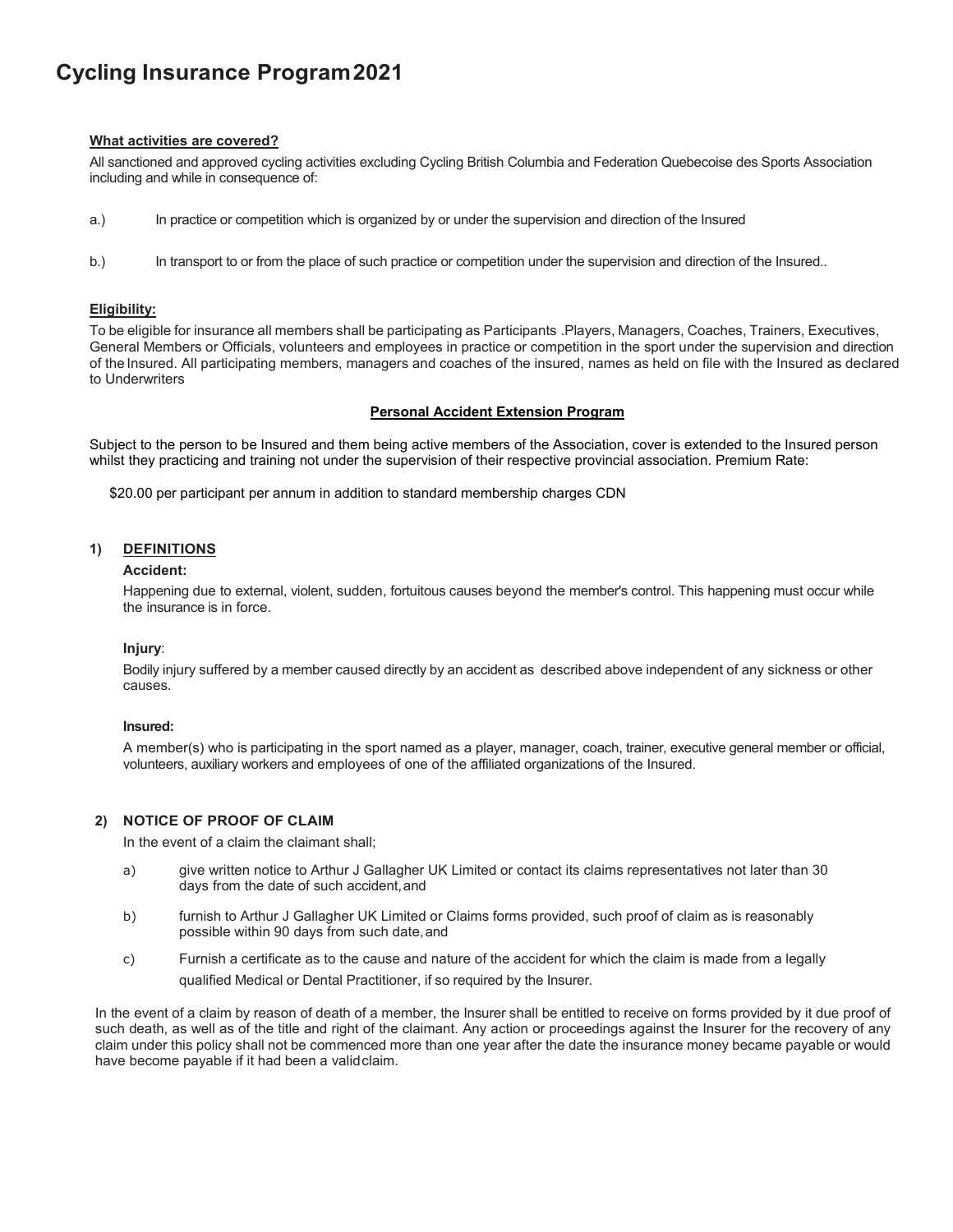#### EXCLUSION/LIMITATIONS

No coverage is provided for workers compensation related injuries, alcohol/narcotic related injuries, eyeglasses/contact lenses, dentures, crowns or caps, suicide, intentional/self-inflicted injury, illness, unless developed as a result of the covered accident, pre-existing conditions. Reimbursement is limited to charges which do not exceed those generally charged for similar medical or dental care.

#### GENERAL PROVISIONS

Written notice of Injury on which claim may be based must be given to the Insurer within sixty (days) after the date of the accident causing such Injury. Such notice given by or on behalf of the Insured Person or beneficiary, as the case may be, shall be deliverable to Arthur J. Gallagher Canada Limited or to any authorized agent of Arthur J Gallagher Canada Limited. With particulars sufficient to identify the Insured Person, will be deemed to be notice to the Insurer. Failure to give notice within the time provided in this policy will not invalidate any claim, if it is shown not to have been reasonably possible to give such notice during such time and that notice was given as soon as was reasonably possible, but in no event later than one (1) year after the date of the accident.

The Insurer, upon receipt of such notice, will furnish to the claimant such forms as are usually furnished by it for filing proofs of loss. If such forms are not so furnished within thirty (30) days after the receipt of such notice, the claimant will be deemed to have complied with the requirements of this policy as to proof of such loss upon submitting, within the time fixed in this policy for filing proofs of loss, written proof covering the occurrence, character and extent of the loss for which claim is made.

Written proof of loss must be furnished to the Insurer within ninety (90) days after the date of such loss. Failure to furnish such proof within such time will not invalidate nor reduce any claim, if it is shown not to have been reasonably possible to furnish such proof during such time and that such proof was furnished as soon as was reasonably possible, but in no event later than one (1) year after the date of the accident.

The Insurer will have the right and opportunity to examine the person of the Insured Person when and so often as it may reasonably require during the pendency of claim hereunder, and also the right and opportunity to perform an autopsy in case of death unless prohibited by law.

All indemnities payable under this policy will be paid immediately after receipt of due proof All moneys payable under this policy are payable in the lawful money of Canada.

This policy includes the endorsements and attached papers, if any, and contains the entire contract of insurance. No statement made by the applicant for insurance will void the insurance or reduce benefits hereunder unless contained in a written application signed by the applicant. No agent has authority to change this policy or to waive any of its provisions. No change in this policy will be valid unless duly approved by the Insurer and such approval be endorsed hereon or attached hereto.

All statements contained in any such application for insurance will be deemed representations and not warranties.

Legal action will not be taken to recover benefits under this policy until sixty (60) days after proof of loss has been submitted to the Insurer. The claimant will be limited to a one (1) year period (three (3) years in the province of Quebec) from the expiration of the time within which proof of loss is required by the policy during which legal action may be taken.

If any time limitation specified in this policy for giving notice of claim, or submitting proof of loss, or undertaking legal action is less than that permitted by law of the province in which the claimant is residing at the time of loss, then the time limitation will not be less than that provided for by provincial law.

The policy may be cancelled by the Policyholder by mailing to the Insurer written notice stating when thereafter such cancellation will be effective. This policy may be cancelled by the Insurer by mailing to the Policyholder at the address shown in this policy written notice stating when, not less than thirty (30) days thereafter, such cancellation will be effective. The mailing of such notice as aforesaid will be sufficient proof of notice and the effective date of cancellation stated in the notice will become the end of the policy period. Delivery of such written notice either by the Policyholder or by the Insurer will be equivalent to mailing.

Unless otherwise provided in the Schedule, if the Policy holder cancels, earned premiums will be computed in accordance with the customary short rate table and procedures. If the Insurer cancels, earned premiums will be computed pro rata. Premium adjustment may be made at the time cancellation is effected, and if not then made, will be made as soon as practicable after cancellation becomes effective. The Insurer's cheque or the cheque of its representative mailed or delivered as aforesaid will be sufficient tender of any refund of premium due the Policyholder.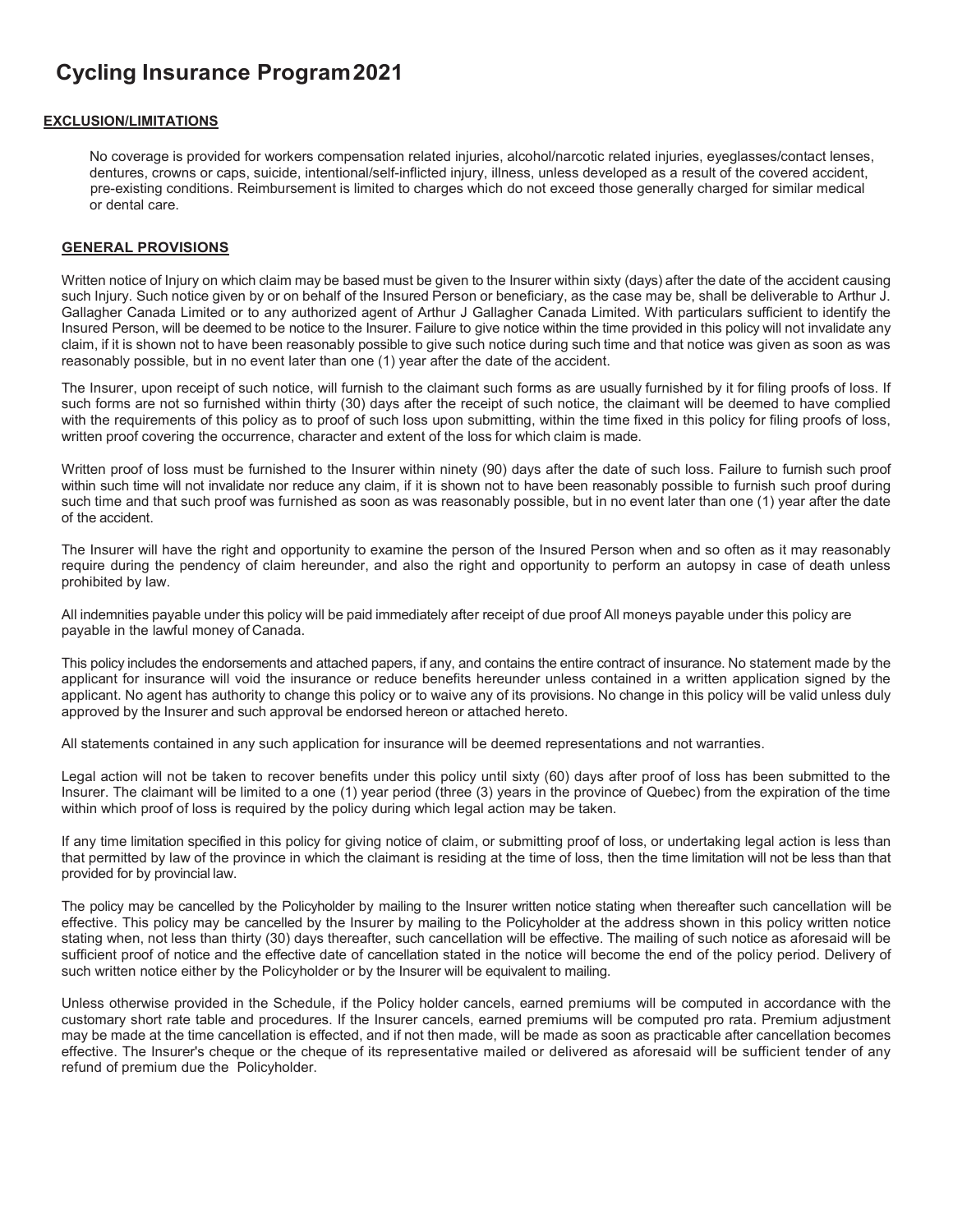# 3. DIRECTORS & OFFICERS / MANAGEMENT LIABILITY

The Insurer will be permitted to examine the Policyholder's records relating to this policy at any reasonable time, and from time to time. This summary does not in and of itself provide coverage and it is subject to the terms and conditions which are set forth in the policy. It is intended only to provide basic details of coverage that are fully described in master Policy through Arthur J Gallagher UK Limited underwritten by Lloyd's Underwriters. In the event of any inconsistency, the actual policy will prevail.

### What is Directors and Officers Insurance?

Designed to provide directors, officers, and their associations with coverage for the costs involved in defending themselves against and settling litigation brought by third parties alleging that they have suffered a financial loss due to the actions and omissions of directors/officers in managing their duties/associations.

Directors and Officers are appointed leaders representing the best interest in a fiduciary capacity for the association.

### What types of claims can result against the PTSO board?

- Misrepresentation
- Wrongful dismissal
- **Discrimination**
- Misleading reports
- inefficient administration
- negligent evaluation
- Financial mismanagement
- Failure to remit/pay taxes

#### How does D&O protect the PTSO?

Directors and Officers Liability Insurance provides coverage for "Wrongful Acts," alleged to have been committed by the association's Board of Directors, employees, volunteers and officers while executing their duties in service to the association. The directors and officers owe their association a duty to exercise their powers in good faith and with prudent judgment.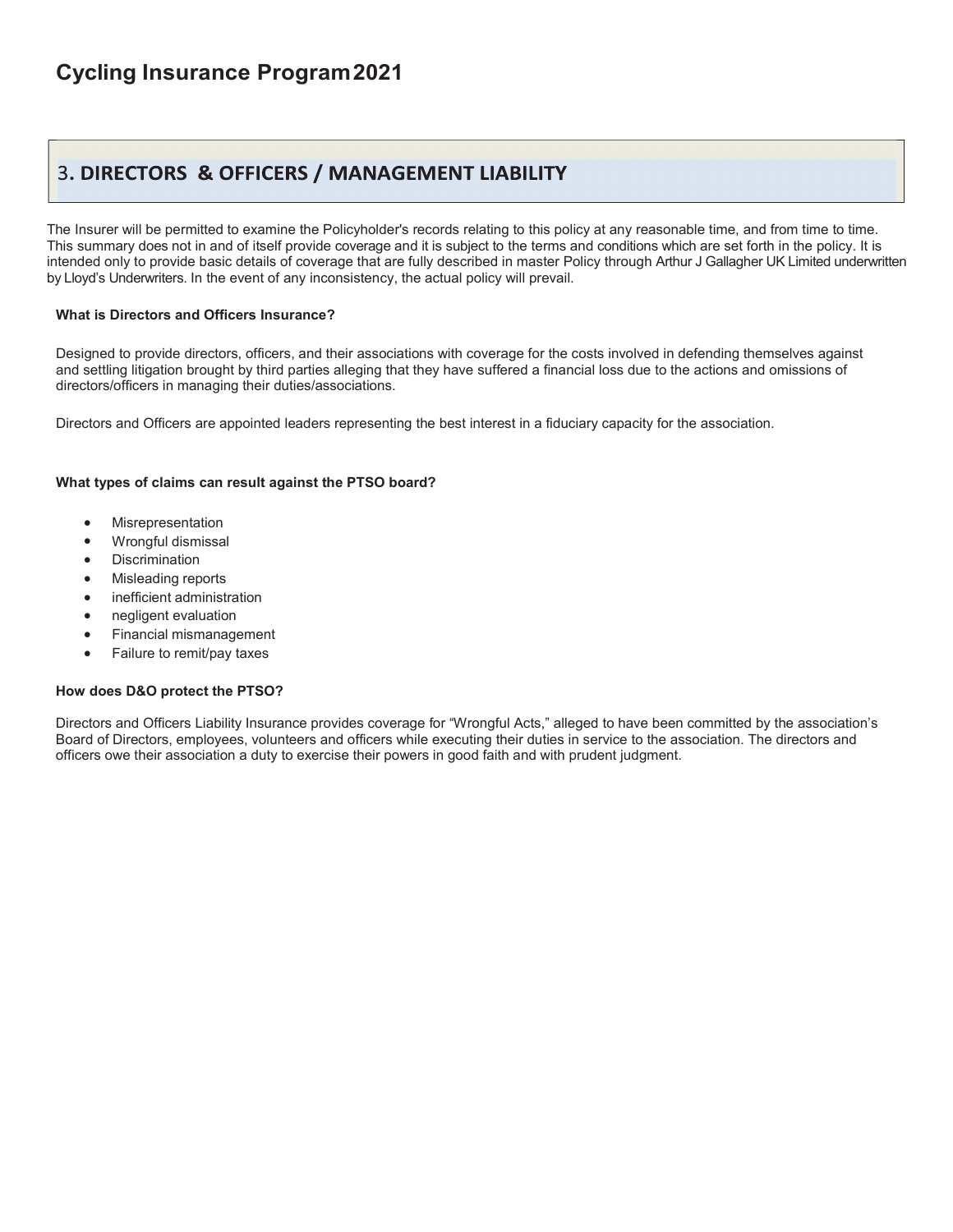## 4. CLUB DIRECTORS & OFFICERS / MANAGEMENT LIABILITY

This summary does not in and of itself provide coverage and it is subject to the terms and conditions which are set forth in the policy. It is intended only to provide basic details of coverage that are fully described in master Policy through Trisura. In the event of any inconsistency, the actual policy will prevail.

#### What is the Club Directors and Officers Insurance Program?

Designed to provide directors, officers, and their companies/associations with coverage for the costs involved in defending themselves against and settling litigation brought by third parties alleging that they have suffered a financial loss due to the actions and omissions of directors/officers in managing their duties/associations.

Directors and Officers are appointed leaders representing the best interest in a fiduciary capacity for your club members, friends, colleagues and you are part of team responsible for the internal management of your club.

The Cycling Collective has arranged a cost-effective solution for Member Clubs by offering a comprehensive and cost-effective D & O Insurance Plan. The Cycling Collective recommends all clubs be protected.

#### Why do I need Directors & Officers Liability?

#### Embarrassment of having a lawsuit and not having Insurance coverage.

No director or officer wants to be served on a board and be sued and not have insurance that without it could leave them personally liable.

#### Being personally at risk in the event of a Lawsuit.

When there is a lawsuit, lawyers often go after the individual officers and directors in addition to the sports organization. By purchasing D& O Insurance for your club, you can be assured that if your Cycling club / sports organization is sued, that your home, retirement, savings account, or your children's education funds won't be at risk?

#### What types of claims can result against me?

- Misrepresentation
- Wrongful dismissal
- **Discrimination**
- Misleading reports
- inefficient administration
- negligent evaluation
- Financial mismanagement
- Failure to remit/pay taxes
- Failure to comply with the rules of the association/organization

#### How does D&O protect my club and its board members?

Directors and Officers Liability Insurance provides coverage for "Wrongful Acts," "alleged to have been committed by a club's Board of Directors, employees, volunteers and officers while executing their duties in service to the club. The directors and officers owe their club a duty to exercise their powers in good faith and with prudent judgment.

### Who can sue a Non-Profit Cycling club?

- Insiders- current and former staff of alleging a host of wrongful acts, including wrongful termination, discrimination, sexual harassment, etc.
- Outsiders Third parties that have a relationship with the board, like vendors, funders, or another nonprofit.
- The Entity- The club may bring an action against its directors and officers.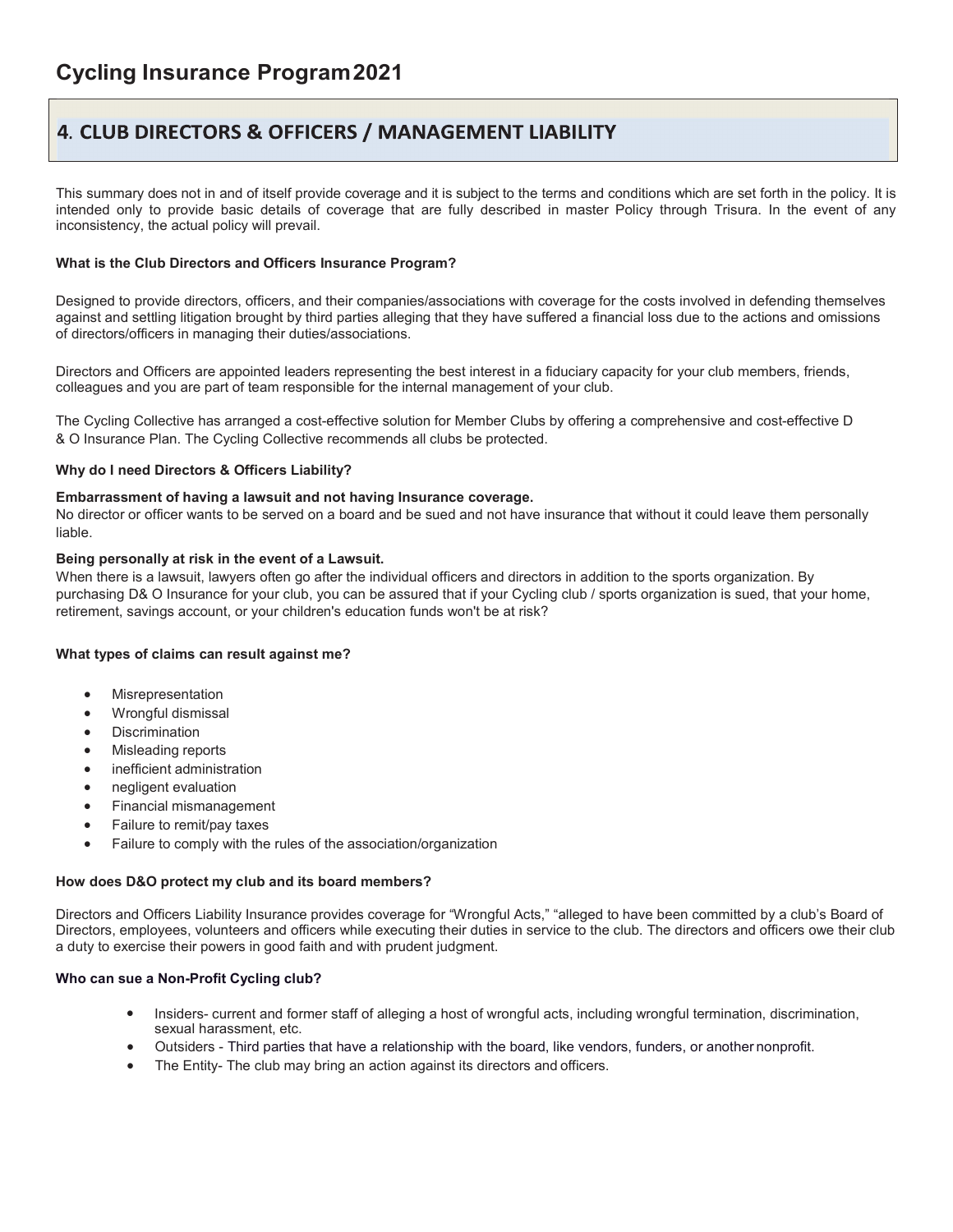- Directors- a board member may sue another board member alleging violation of a duty owed to the club.
- Members- members may allege harm to the interests of the member.
- Donors- A club's contributor may sue directors and officers alleging misuse of a restricted gift or mismanagement of appropriated monies.
- Government— represents the interests of the general public in assuring the proper management of the association. As such, they may bring a claim against club directors and officers alleging wrongdoing.
- Other Government Officials— other government officials, including representatives of the Canadian Revenue Agency, etc. for tax issues, Department of Labour alleging violation of provincial or federal laws.

#### What are some example claims against Directors & Officers?

The board of a community Cycling club terminated the employment of a manager once they learned that he planned to start a competitive facility on a "for profit" basis nearby. The manager brought an action against the directors. The suit was brought for wrongful dismissal, mental distress and financial hardship caused by the inability to find comparable employment. Claim amount: \$100,000.

A cycling club in financial difficulty were presented with a number of claims were presented by banks, creditors, employees and parents for reimbursement of prepaid enrolment. Even though most claims were brought against the club, the directors were held personally liable for the claims of unpaid wages, wrongful dismissal and prepaid enrolment. Claim amount: \$30,000.

One of the directors of a national charitable organization donated a large amount of the charity's funds to help fund a personal enterprise. The director was criminally charged with misappropriation of the funds. The other directors were sued by the government on the grounds that they did not exhibit enough control over the actions of the other director. Even though one director was charged with a criminal act (which is excluded from most directors' and officers' policies), the policy responded for the suit against the other directors for lack of control over the funds. Claim amount: \$50,000

A flagger / official at a club event was judging a competitive cycling race and a rider lost by a "spilt second". The rider claimed he was wrong and it affected his national ranking, due to this apparent mistake by the judge. The rider sued the judge and club directors on the basis of wrongful acts and presented with a Claim amount: \$50,000

A parade in a town was sued by a spectator after one of the volunteer performers tossed a free gift into the crowd, injuring the plaintiff. Although the direct damages resulting from the bodily injury may seek indemnity under a CGL policy form, the plaintiff is suing for financial damages of \$200,000 from the directors and officers alleging inadequate safety protocol and training procedures. Defense costs are accumulating and expected to be significant. Claim settled for \$20,000

The executive director of Cycling Club was terminated due to unauthorized spending of the organization's funds. The club was sued for wrongful termination resulting in a settlement in favor of the former executive director. Claim Amount \$75,000

An executive of a cycling club was carrying on a relationship with one of its members. They went their separate ways; later the plaintiff filed a sexual harassment lawsuit against the executive and the club and was awarded \$60,000 from the D&O and liability policy.

#### Premiums start at \$325 a year for \$1,000,000 D&O coverage as follows;

|                                        | \$1,000,000 Aggregate Limit \$2,000,000 Aggregate | Limit    | \$5,000,000 Aggregate Limit |
|----------------------------------------|---------------------------------------------------|----------|-----------------------------|
| <b>Gross Annual Revenue of</b><br>Club | Premium                                           | Premium  | Premium                     |
| \$0 to \$100,000                       | \$325.00                                          | \$450.00 | \$775.00                    |
| \$100,001 to \$500,000                 | \$450.00                                          | \$650.00 | \$1,300.00                  |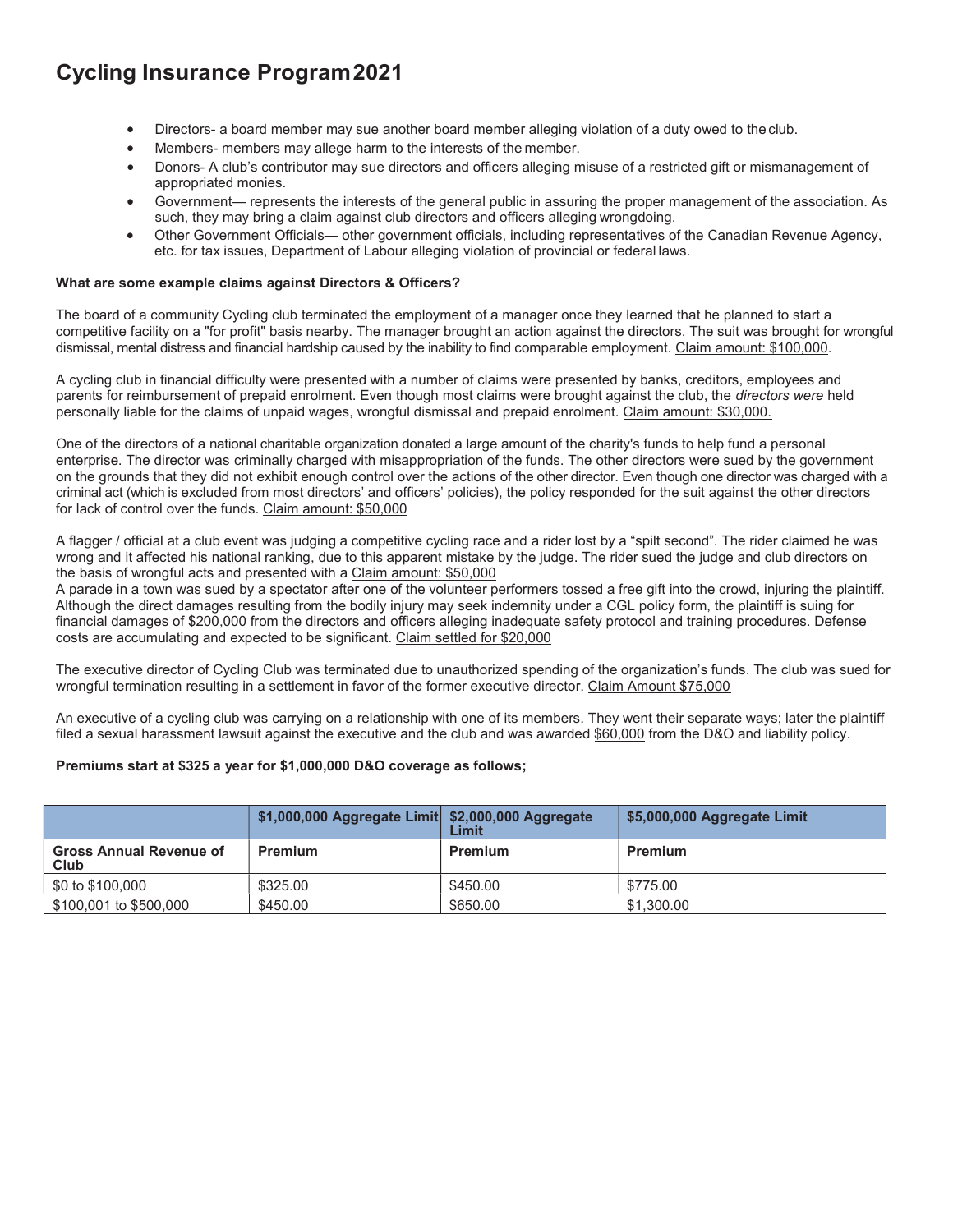The D&O Policy with Trisura Guarantee Insurance Company includes access to unlimited legal advice by calling 1-866-945- 5207. If you have any questions that require the assistance of a lawyer, the Trisura Legal Assistance Hotline is available from 8 a.m. to midnight (local time), seven days per week. In emergency situations, your call will always be answered.

#### What do I do if I require legal assistance?

#### Have your policy number ready

By having this information ready, we will be able to quickly confirm that you are a Trisura policyholder.

#### Call the Hotline 1-866-945-5207

The first voice you hear will be a customer service agent, who will take down basic information and direct you to the correct area of law. You will then either speak directly to a lawyer or schedule the most convenient time for a lawyer to call you back.

#### Speak with the Lawyer

Their lawyers are knowledgeable and courteous, and will provide you with information and clearly defined next steps. There is no limit to the duration or number of calls. On the contrary, it is encouraged to call whenever you have a legal concern to help minimize risk of more complicated future problems.